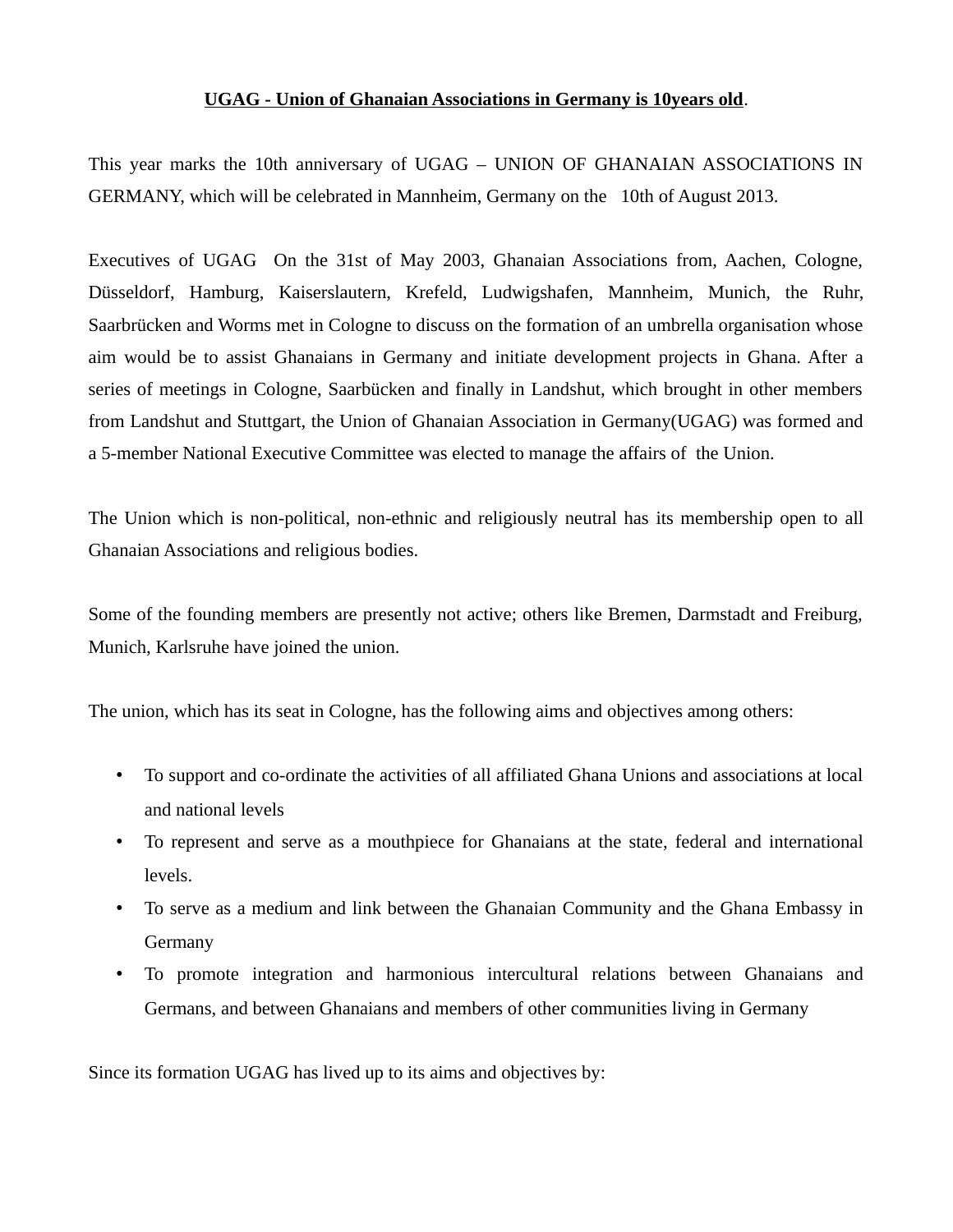- Negotiating with Lufthansa and other airlines to reduce fares for passengers flying to Ghana.
- UGAG had to play a negotiating role between Lufthansa and the Ghanaian Community in Germany concerning the practice allowing passengers, who have booked Lufthansa flights to be flown by other Airlines in smaller machines and late baggage arrivals in Ghana.
- We have been able to organise four cultural festivals first in Cologne then in Karlsruhe, followed by Worms and Stuttgart.
- The union organises lectures to educate and inform Ghanaians in the areas of pension schemes in Germany-how it affects the Ghanaian, banking and investment opportunities in Ghana, Returnee programmes among others.
- The union also launched the Ghana Solidarity Fund. Here donors can donate at least one Euro/month and the proceeds to be used to support unfortunate Ghanaian school children, who need support, because their parents cannot afford to support them at school.
- In 2012 computers, computer monitors, pens and pencils were distributed to two schools in Ghana; one in the North and the other in the South of Ghana. In this regard we wish to thank Ghana Cargo for its support in transporting these goods to Ghana free of charge. We used money donated into the fund to purchase these materials.
- Through UGAG, the relationship between Ghanaians living in Germany has improved tremendously especially between Ghanaians in Germany and the Ghana Embassy, Berlin.
- UGAG took part in a number of Seminars and Workshops on Immigrations, Integration, Reintegration issues, and on linking the Ghanaian Diaspora to the development of Ghana.

There is much more we can do, that's why we need more donors.

UGAG is still negotiating with the German and Ghana Governments to enable Ghanaians receive full pension benefits, if they decide to live in Ghana after retirement. Ghanaians receive reduced pension benefit, when they decide to live in Ghana. Other African countries like Morocco, Tunisia etc. are exempted from this regulation and receive full pension benefit. This must apply for Ghanaians. To this effect UGAG presented a signed petition to the Ghana Government which was presented at a National Diaspora Colloquium held in August 2012 in Accra. (See attached Petition) Ghana-German Cultural Festival

There are set-backs like financial difficulties, failing popularity among Ghanaian associations,